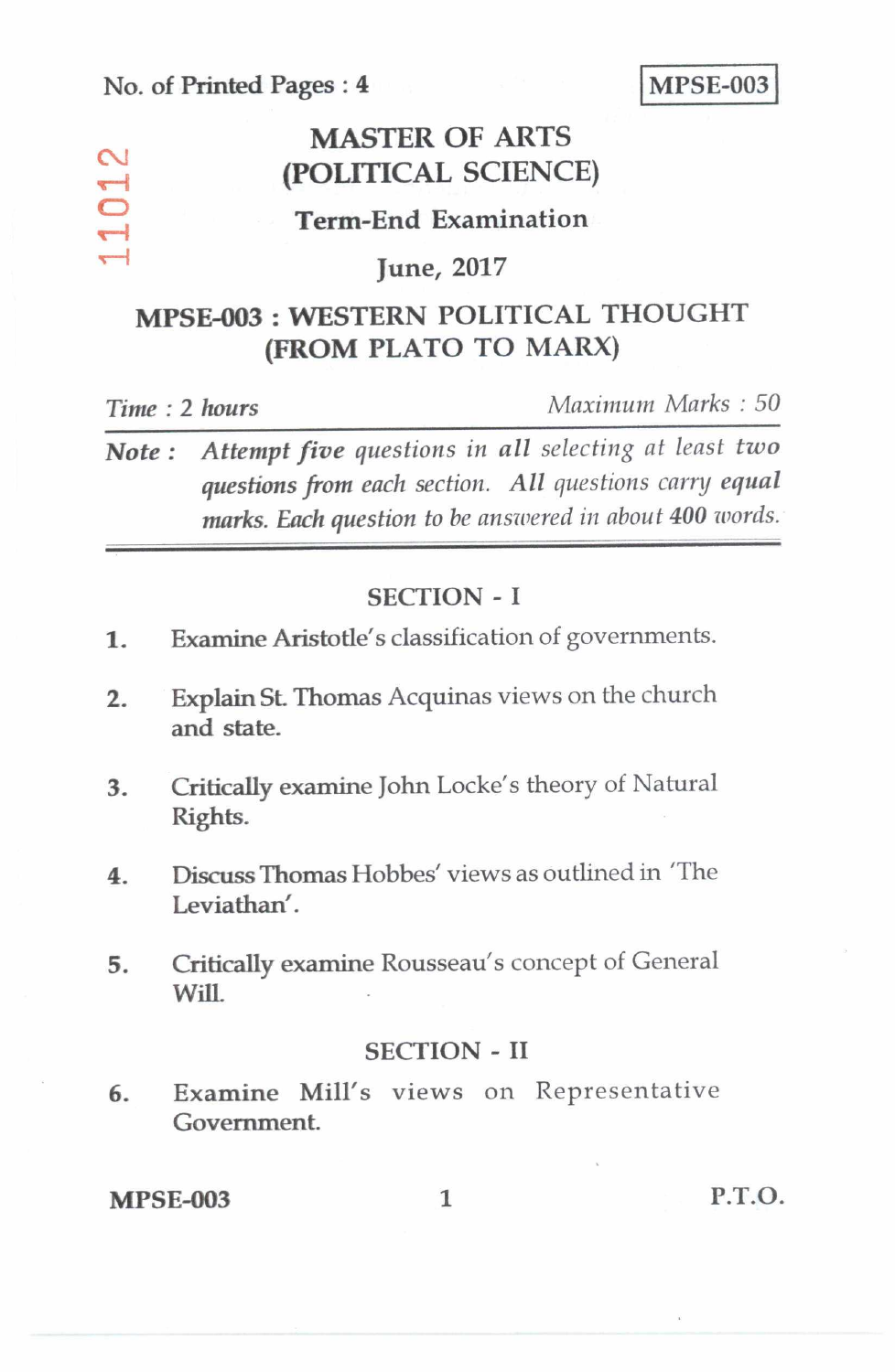- 7. Discuss Tocquelle's views on Democracy and Revolution.
- 8. Discuss the transcendental idealist view of human reason propounded by Immanual Kant.
- 9. Discuss Hegel's views on civil society.
- 10. Discuss Marx's theory of alienation.

MPSE-003 2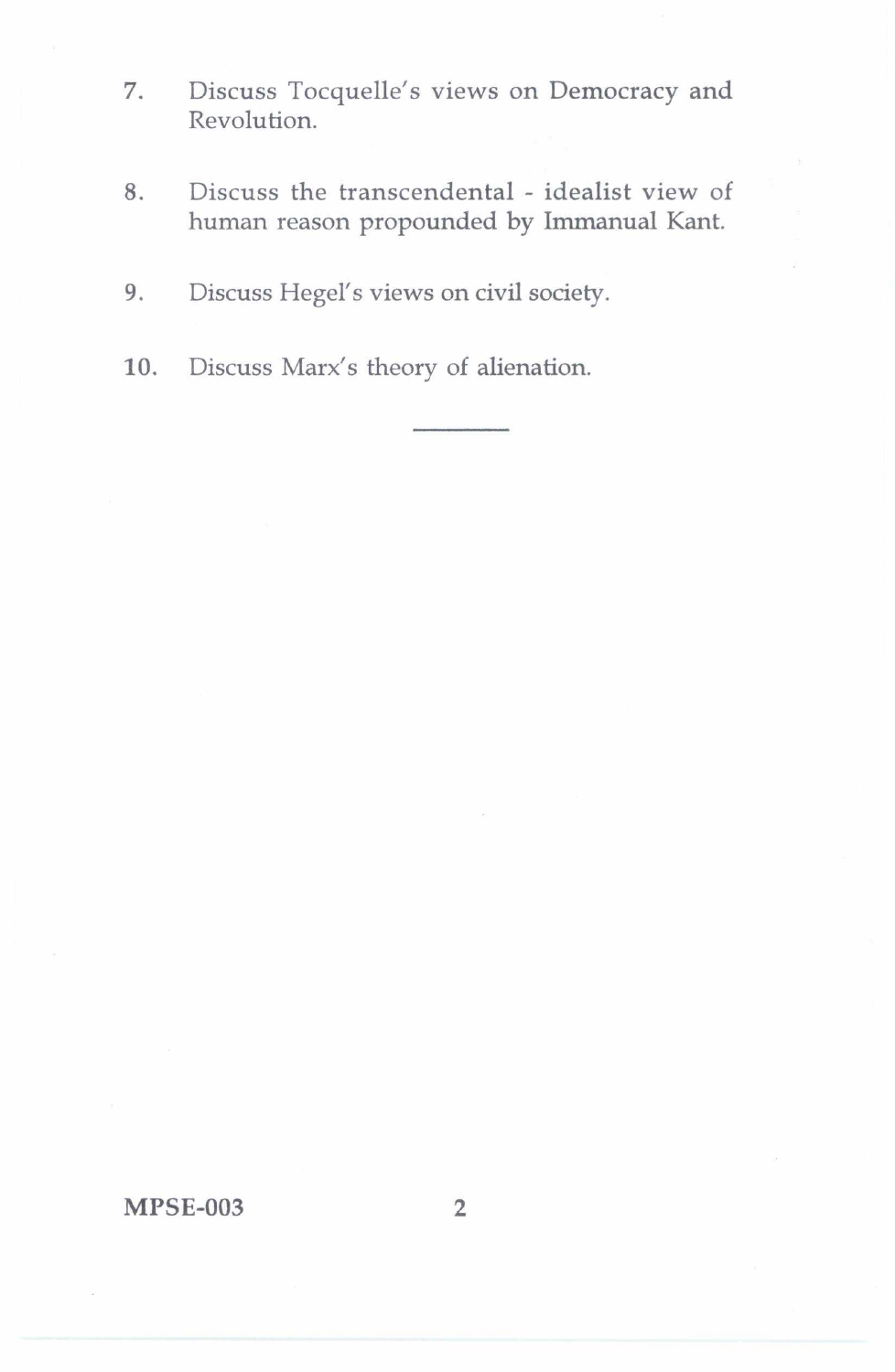एम.पी.एस.ई.-003

स्नातकोत्तर उपाधि कार्यक्रम (राजनीति शास्त्र)

सत्रांत परीक्षा

### जून, 2017

# एम.पी.एस.ई.-003: पश्चिमी राजनीतिक चिंतन ( प्लेटो से मार्क्स तक)

समय : २ घण्टे

अधिकतम अंक : 50

कुल **पाँच** प्रश्नों के उत्तर दें, प्रत्येक अनुभाग में से कम से कम दो नोट : प्रश्न चुनते हुये। **सभी** प्रश्नों के अंक **समान** हैं। प्रत्येक प्रश्न का उत्तर लगभग 400 शब्दों में दें।

#### अनुभाग-1

- अरस्तू के सरकार के वर्गीकरण का परीक्षण करें।  $\mathbf{1}$ .
- चर्च और राज्य पर संत थॉमस एक्वीनास के विचारों की व्याख्या  $2.$ करें।
- जॉन लॉक के प्राकृतिक अधिकारों के सिद्धांत का आलोचनात्मक 3. परीक्षण करें।
- 'The Leviathan' में उल्लेखित थॉमस हॉब्बस के विचारों की 4. चर्चा करें।
- रूसो की General Will की अवधारणा का आलोचनात्मक 5. परीक्षण करें।

**MPSE-003** 

3

P.T.O.